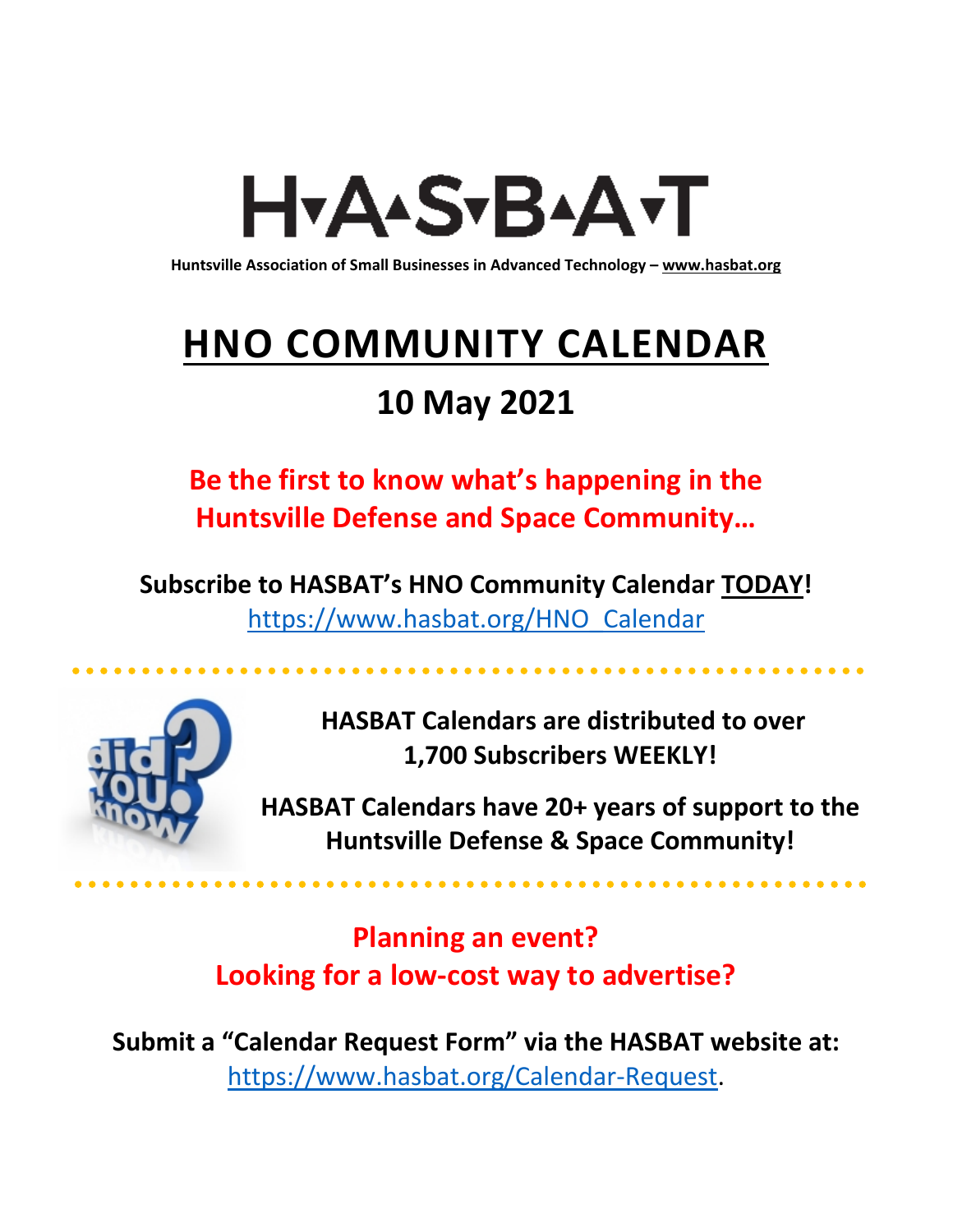**HNO COMMUNITY CALENDAR**

# **10 MAY 2021**

# **Table of Contents**

Instructions: Click CTRL+Enter to access any area(s) of interest, or scroll to the appropriate section

#### **NOTES TO THE CALENDAR**

- *For special event information, contact the appropriate protocol office.*
- *The POC data provided for each calendar entry represents the best information available.*
- *There is an Advanced Planning Calendar if you want to look ahead and avoid conflicts.*
- *Any updates or corrections, please email HASBAT at [calendar@hasbat.org.](mailto:calendar@hasbat.org)*



# **PROUDLY SERVING BUSINESSES IN THE HUNTSVILLE DEFENSE & SPACE COMMUNITY**

Page 2 of 12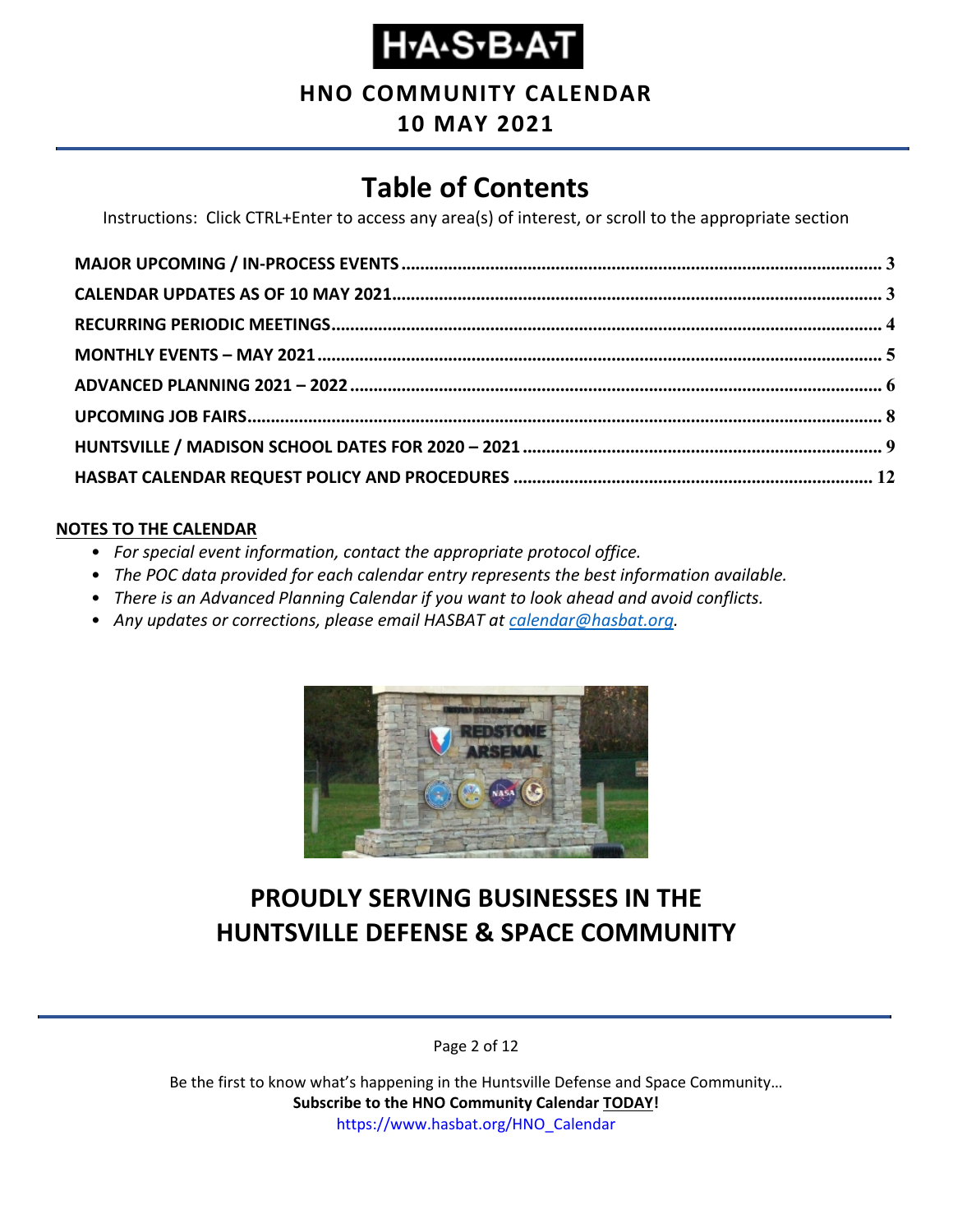**HNO COMMUNITY CALENDAR**

**10 MAY 2021**

# <span id="page-2-0"></span>**MAJOR UPCOMING / IN-PROCESS EVENTS**

• **No major short-term events**

### <span id="page-2-1"></span>**CALENDAR UPDATES AS OF 10 MAY 2021**

- **18 MAY 21 (Virtual): CMMC Basics.** Sponsored by The Catalyst, this training runs from 3:00-5:00 CST. Things are changing in a big way when it comes to winning business from the Department of Defense. In September, contract awards began requiring companies to be CMMC certified. Hear from Robert Marraro, Rural Procurement Specialist of the Procurement Technical Assistance Center at Del Mar College to learn what it is and how it will impact you, and how to go about winning new business. Intended audience is for economically-disadvantaged small business' or low-income individuals. More details and registration at: [https://catalystcenter.ecenterdirect.com/events/971480.](https://catalystcenter.ecenterdirect.com/events/971480) The cost is free
- **27 MAY 21 (Virtual): Capability Maturity Model Integration (CMMI) V2.0.** This training is sponsored by the Alabama Small Business Development Center (SBDC) and runs from 9:00-10:30 CST. The Capability Maturity Model Integration (CMMI) V2.0 model is designed to optimize business performance in an everchanging global landscape and is a proven set of global best practices that enable organizations to build and benchmark the key capabilities that address common business challenges. CMMI V2.0 is a flexible framework of best practices that provides demonstrable and measurable capability performance improvement results. *CMMI is not associated with Cyber Maturity Model Certification (CMMC).* More details and registration at: [https://asbdc.ecenterdirect.com/events/8891.](https://asbdc.ecenterdirect.com/events/8891) The cost is free
- **27 MAY 21 (Virtual): Ethics for Government Contractors.** Sponsored by The Catalyst, this training runs from 2:00-4:00 CST and discusses the importance of an effective ethics program. Topics include: Why your company needs an ethics program, What the regulations say, The structure of an Ethics Program, Employee Awareness, and Oversight. Intended audience is for economically-disadvantaged small business' or low-income individuals. More details and registration at: [https://catalystcenter.ecenterdirect.com/events/971490.](https://catalystcenter.ecenterdirect.com/events/971490) The cost is free
- **17 JUN 21 (Virtual): QuickBooks Online for your Small Business: An Overview.** This training is sponsored by the Alabama Small Business Development Center (SBDC) and runs from 9:00-10:00 CST. Jenni Westhoven CPA presents introductory level topics in QuickBooks Online as well as essential accounting basics small business owners need to be aware of. More details and registration at: [https://asbdc.ecenterdirect.com/events/8893.](https://asbdc.ecenterdirect.com/events/8893) The cost is free
- **1 JUL 21 (Virtual): Marketing and Messaging for GovCons.** Sponsored by The Catalyst, this training runs from 3:00-5:00 CST. It is an entry-level course for small and mid-size businesses new to federal contracting taught by subject matter expert Jennifer Schaus owner of Schaus & Associates who provide professional services direct to federal government contractors. Many companies fail at the basics on

Page 3 of 12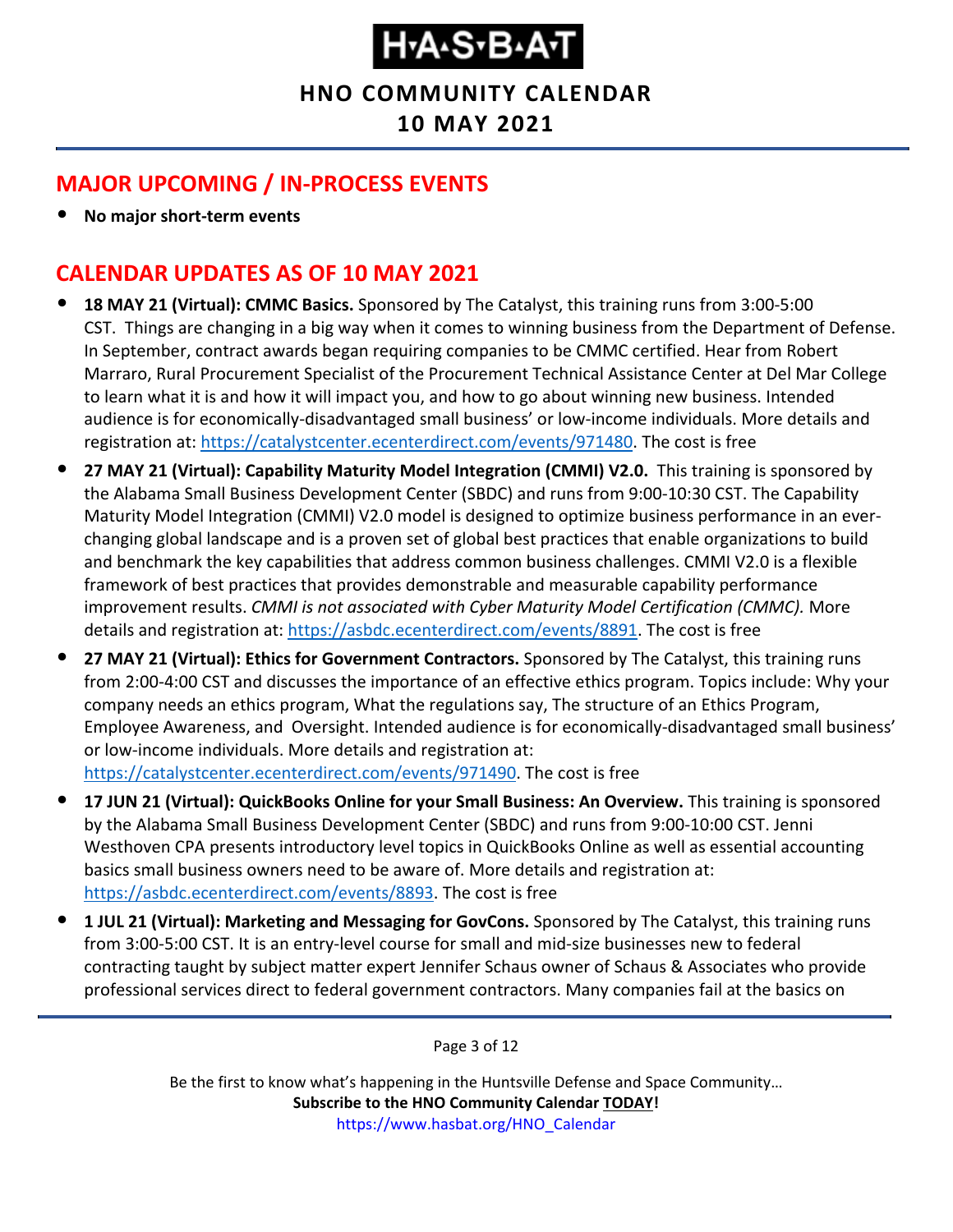# ҤӔӔӠ҂Ҍ҄ѧӢ

**HNO COMMUNITY CALENDAR**

# **10 MAY 2021**

messaging and conveying their value proposition. Learn the basics, avoid pitfalls, and get it right the first time. More details and registration at: [https://catalystcenter.ecenterdirect.com/events/971443.](https://catalystcenter.ecenterdirect.com/events/971443) The cost is free

### <span id="page-3-0"></span>**RECURRING PERIODIC MEETINGS**

- Huntsville Accounting and Financial Women's Alliance (AFWA) Meeting: 3<sup>rd</sup> Tues. @1730, Terranova's [www.huntsvilleafwa.org](http://www.huntsvilleafwa.org/)
- **Air Force Association**: 3rd Thurs. @1730, details TBD [Brenda.armstrong@edwardjones.com](mailto:Brenda.armstrong@edwardjones.com)
- **Energy HSV**: Periodic Breakfast Meetings and Luncheons, for more information, contact Trisha Truitt [trisha.truitt@energyhuntsville.com](mailto:trisha.truitt@energyhuntsville.com) or Kecia Pierce [kecia.pierce@energyhuntsville.com](mailto:kecia.pierce@energyhuntsville.com) for details.
- Huntsville Aerospace Marketing Association (HAMA) Membership Luncheon: 2<sup>nd</sup> Fri. @1100 1300, Jackson Center – [reservations@hamaweb.org](mailto:reservations@hamaweb.org)
- HASBAT Monthly Membership Meeting: 1<sup>st</sup> Thurs. (2<sup>nd</sup> during Fed. Holidays) @0700-0830 or 1100-1300, Jackson Center – [www.hasbat.org/events](http://www.hasbat.org/events)
- **HASBAT Quarterly Training Session**: 1<sup>st</sup> Thurs. (2<sup>nd</sup> during Fed. Holidays) @0930-1100, Jackson Center and other venues per topic – [www.hasbat.org/events](http://www.hasbat.org/events)
- **International Cost Estimating & Analysis Association (ICEAA) Greater Alabama Chapter Workshop**: 2nd Tuesday – <http://www.iceaaonline.com/chapters/greater-alabama-chapter/>
- **Military Officers Association of America (MOAA)**: Last Wed of the Month @1100, Summit Club [csdowning@bellsouth.net](mailto:csdowning@bellsouth.net)
- **North Alabama Veterans & Fraternal Organization Coalition (NAVFOC)**: 1st Weds., American Legion-Post 229 – [www.navfoc.org](http://www.navfoc.org/)
- **National Contract Management Agency (NCMA) Monthly Meeting**: 3rd Thurs., Check website for time and location – [www.ncmahsv.org](http://www.ncmahsv.org/)
- **Project Management Institute North Alabama Chapter (PMI-NAC) Monthly Meeting:** Breakfast Meetings the first Thursday of every month at 7:30 AM in Redstone Federal Credit Union (RFCU) Atrium. Luncheon Meetings the third Tuesday of every month at 11:30 AM in Jackson Center. See website for details: [www.pmi-nac.org](http://www.pmi-nac.org/)
- **Rocket City Adjutants General Corps Regimental Association (RCAGCRA)**: 2nd Thurs. @1130-1300, Java Café – [sherenroberts@yahoo.com](mailto:sherenroberts@yahoo.com)
- **Redstone Arsenal (RSA) Mil. & Civ. Club (RSAMCC) Lunch**: 2nd Tues, @1000-1230, The Summit [www.rsacwc.org](http://www.rsacwc.org/)
- **Redstone Arsenal Sergeant Majors Association**: 3rd Thurs. @0630-0730, USAG HQ Conf. Rm. D101 for info go to [info@redstonesma.org](mailto:info@redstonesma.org) or their website at [http://www.redstonesma.org](http://www.redstonesma.org/)
- **Redstone Arsenal Warrant Officers Association**: 2nd Weds. @1130-1300, Bowling Alley [www.redstonewarrants.com](http://www.redstonewarrants.com/)

Page 4 of 12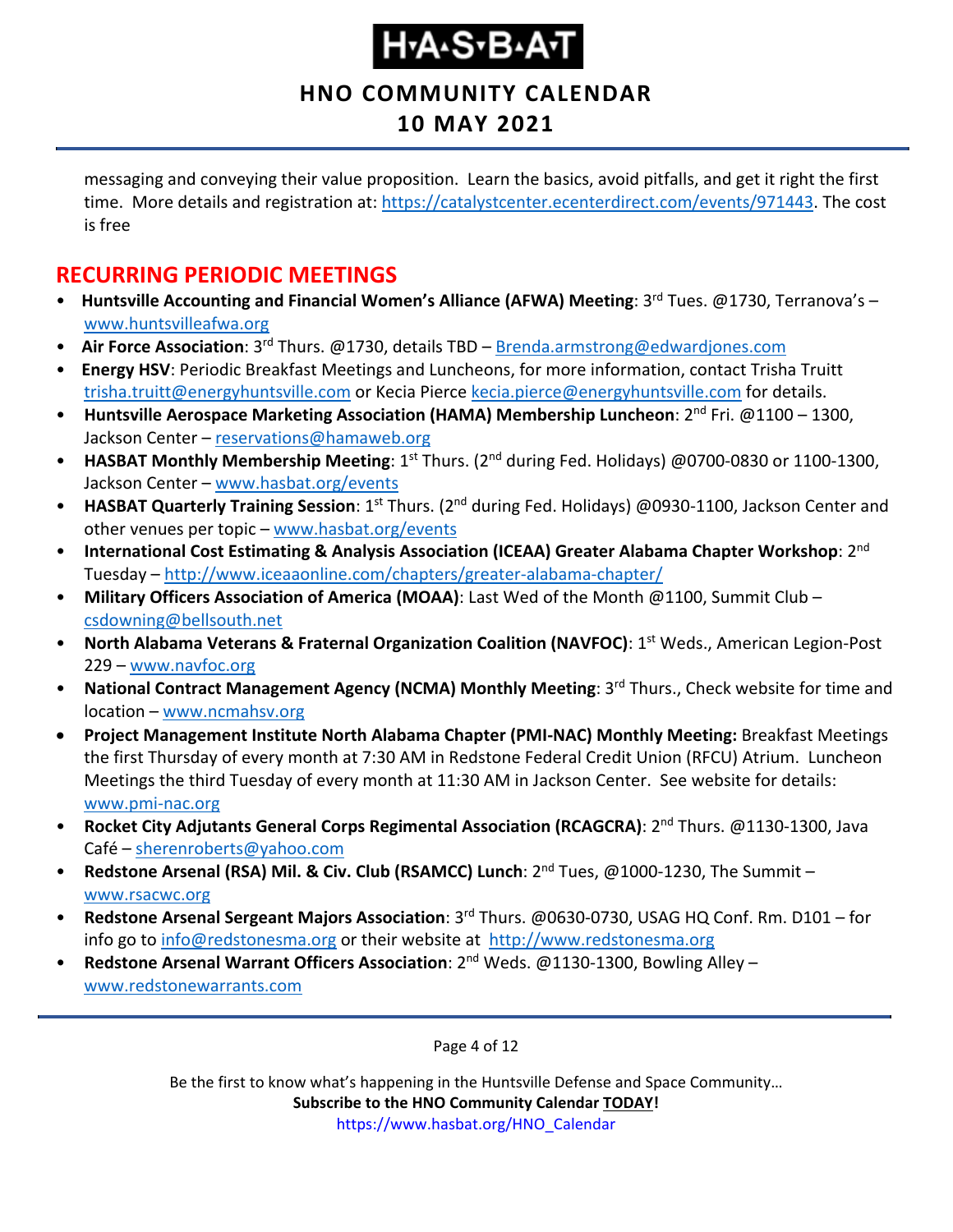**HNO COMMUNITY CALENDAR**

### **10 MAY 2021**

- **Society of American Military Engineers (SAME)**: 2nd Thurs., Redstone Federal Credit Union (RFCU 220 Wynn) – [tfoster@ssr-inc.com](mailto:tfoster@ssr-inc.com)
- **Vietnam Veterans of America (VVA) Chapter #1067**: 2nd Thurs. @1700, American Legion (Drake Ave.) [wharmon446@charter.net](mailto:wharmon446@charter.net)

### <span id="page-4-0"></span>**MONTHLY EVENTS – MAY 2021**

- **10 MAY 21 (In-Person): Capture2 Proposal GovCon Happy Hour at Yellowhammer Brewing.** Join other GovCon executives at [Yellowhammer](https://www.yellowhammerbrewery.com/) Brewing at 2600 Clinton Ave West in Huntsville from 4:00 to 6:00 pm for networking and a happy hour. Capture2Proposal integrates market intelligence, capture and proposal management, and is a superior alternative to disparate, legacy software products. The event will be hosted by Christopher Pohle, the Capture2Proposal Founder and CEO. Registration and more details at: [https://capture2proposal.com/capture2proposal-happy-hour-yellowhammer-brewing/.](https://capture2proposal.com/capture2proposal-happy-hour-yellowhammer-brewing/) The cost is free
- **11 MAY 21 (In-Person): Capture2Proposal Lunch & Learn and Happy Hour.** Join other GovCon executives at the [Rocket City Tavern](https://www.rocketcitytavern.com/) on 2100 Rideout Road in Huntsville for networking, and to hear from your peers how Capture2Proposal has helped them win more Federal business. Capture2Proposal integrates market intelligence, capture, and proposal management, and is a superior alternative to disparate, legacy software products. The event is hosted by Christopher Pohle, the Capture2Proposal Founder and CEO. The lunch event begins at 12 noon for networking, followed by lunch & presentation at 12:30 pm. The Happy Hour portion runs from 4pm – 6pm.

Registration for the Lunch and Learn is at: [https://capture2proposal.com/huntsville/.](https://capture2proposal.com/huntsville/) Registration for the Happy Hour is at: [https://capture2proposal.com/capture2proposal-happy-hour](https://capture2proposal.com/capture2proposal-happy-hour-rocket-city-tavern/)[rocket-city-tavern/.](https://capture2proposal.com/capture2proposal-happy-hour-rocket-city-tavern/) The cost for both events is free

- **11 MAY 21 (Virtual): Federal Procurement: Tools – GSA E-buy, beta.sam.gov.** During this federal procurement readiness course that runs from 11:00-12:30 CST, participants learn about the various free software tools that are available to enable you through the procurement process. For registration and details go to: [https://asbdc.ecenterdirect.com/events/signup/8874.](https://asbdc.ecenterdirect.com/events/signup/8874) The cost is free
- **11-13 MAY 21 (Virtual): Missile Defense Agency Small Business Conference.** The MDA Small Business Programs Conference is designed to assist small and large contractors in doing business with MDA by providing information about opportunities to support the Missile Defense System requirements in upcoming procurements; provide opportunities for matchmaking with MDA Representatives, MDA Prime Contractors, other Government agencies and networking with small and large businesses. See the daily agenda and registration at: [https://catalystcenter.ecenterdirect.com/events/971468.](https://catalystcenter.ecenterdirect.com/events/971468) The cost is free
- **13 MAY 21 (Virtual): The Huntsville Alabama L5 (HAL5) Society Presents "Gerald K. O'Neill and the Future that Calls Us."** HAL5 is a Not-for-profit 501(c)(3), space educational and advocacy organization that believes space development can stimulate our world with immeasurable benefits and ultimately allow

Page 5 of 12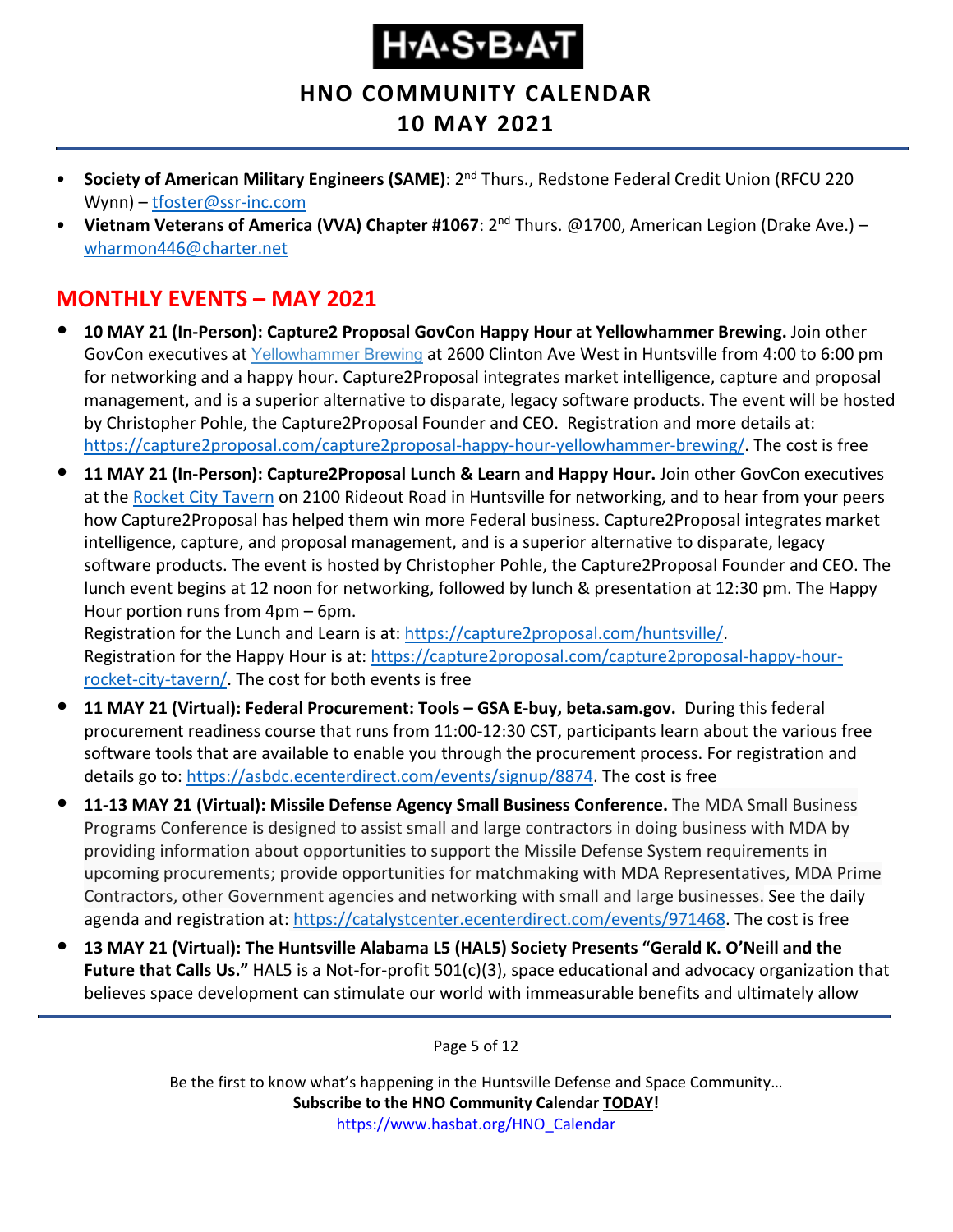#### **HNO COMMUNITY CALENDAR 10 MAY 2021**

room to grow for our society**.** The presentation occurs via Zoom from 7–8:30 p.m. CDT. The presenter is Ms. Emily Carney who is a spaceflight enthusiast and blogger. To attend follow the below Zoom link: <https://us02web.zoom.us/j/82020125503?pwd=bGdISW90L214OWFFdVNwYUo0MlRwdz09>. The passcode is 818097. The cost is free

- **18 MAY 21 (Virtual): CMMC Basics.** Sponsored by The Catalyst, this training runs from 3:00-5:00 CST. Things are changing in a big way when it comes to winning business from the Department of Defense. In September, contract awards began requiring companies to be CMMC certified. Hear from Robert Marraro, Rural Procurement Specialist of the Procurement Technical Assistance Center at Del Mar College to learn what it is and how it will impact you, and how to go about winning new business. Intended audience is for economically-disadvantaged small business' or low-income individuals. More details and registration at: [https://catalystcenter.ecenterdirect.com/events/971480.](https://catalystcenter.ecenterdirect.com/events/971480) The cost is free
- **25 MAY 21 (Virtual): Federal Procurement: SBA Certifications.** During this federal procurement readiness course that runs from 11:00-12:30 CST, participants learn about the various Small Business Administration (SBA) certification programs, how they can help your small business. For registration and details go to: [https://asbdc.ecenterdirect.com/events/signup/8875.](https://asbdc.ecenterdirect.com/events/signup/8875) The cost is free
- **27 MAY 21 (Virtual): Capability Maturity Model Integration (CMMI) V2.0.** This training is sponsored by the Alabama Small Business Development Center (SBDC) and runs from 9:00-10:30 CST. The Capability Maturity Model Integration (CMMI) V2.0 model is designed to optimize business performance in an everchanging global landscape and is a proven set of global best practices that enable organizations to build and benchmark the key capabilities that address common business challenges. CMMI V2.0 is a flexible framework of best practices that provides demonstrable and measurable capability performance improvement results. *CMMI is not associated with Cyber Maturity Model Certification (CMMC).* More details and registration at: [https://asbdc.ecenterdirect.com/events/8891.](https://asbdc.ecenterdirect.com/events/8891) The cost is free
- **27 MAY 21 (Virtual): Ethics for Government Contractors.** Sponsored by The Catalyst, this training discusses the importance of an effective ethics program. Topics include: Why your company needs an ethics program, What the regulations say, The structure of an Ethics Program, Employee Awareness, and Oversight. Intended audience is for economically-disadvantaged small business' or low-income individuals. The session runs from 2:00-4:00 pm CST. More details and registration at: [https://catalystcenter.ecenterdirect.com/events/971490.](https://catalystcenter.ecenterdirect.com/events/971490) The cost is free

### <span id="page-5-0"></span>**ADVANCED PLANNING 2021 – 2022**

#### **NEAR TERM JUNE – JULY 2021:**

• **3 JUN 21 (In Person): HASBAT Membership Luncheon**. HASBAT sponsors a membership luncheon from 11:30 – 1:00 PM at the Jackson Center. The guest speaker is COL Guy Yelverton III, the PM for Strategic and Operational Rockets and Missiles. See [www.hasbat.org/events](http://www.hasbat.org/events)

Page 6 of 12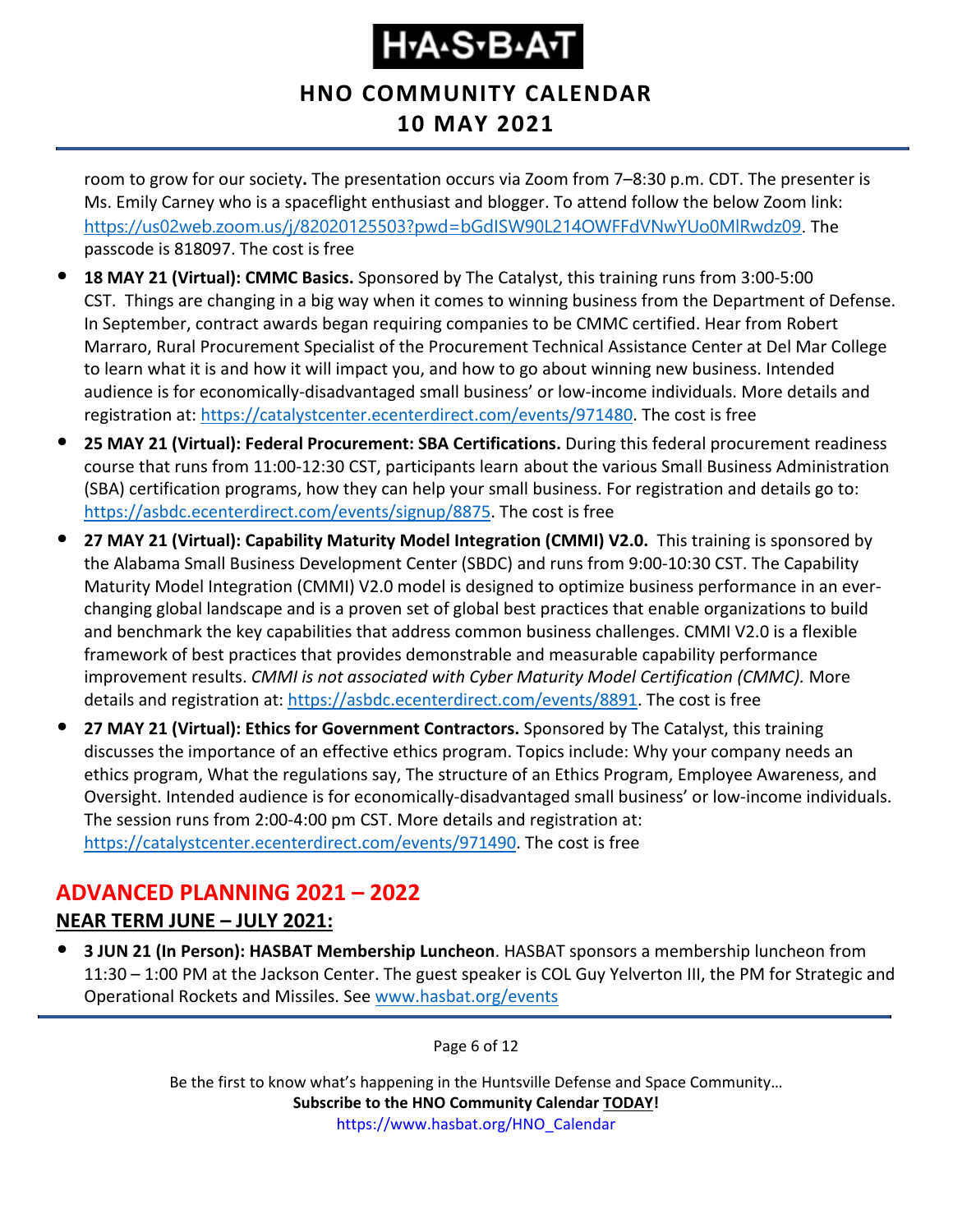**HNO COMMUNITY CALENDAR**

# **10 MAY 2021**

- **17 JUN 21 (Virtual): QuickBooks Online for your Small Business: An Overview.** This training is sponsored by the Alabama Small Business Development Center (SBDC) and runs from 9:00-10:00 CST. Jenni Westhoven CPA presents introductory level topics in QuickBooks Online as well as essential accounting basics small business owners need to be aware of. More details and registration at: [https://asbdc.ecenterdirect.com/events/8893.](https://asbdc.ecenterdirect.com/events/8893) The cost is free
- **21-22 JUN 21 (In Person): Aircraft Survivability Equipment Symposium**, Kissimee, FL. For registration go to:<https://s7.goeshow.com/aaaa/missionsolutions/2021/registration.cfm>
- **23 JUN 21 (TBD): Huntsville Chamber of Commerce Best Places to Work Awards**, Von Braun Center
- **1 JUL 21 (Virtual): Marketing and Messaging for GovCons.** Sponsored by The Catalyst, this training runs from 3:00-5:00 CST. It is an entry-level course for small and mid-size businesses new to federal contracting taught by subject matter expert Jennifer Schaus owner of Schaus & Associates who provide professional services direct to federal government contractors. Many companies fail at the basics on messaging and conveying their value proposition. Learn the basics, avoid pitfalls, and get it right the first time. More details and registration at: [https://catalystcenter.ecenterdirect.com/events/971443.](https://catalystcenter.ecenterdirect.com/events/971443) The cost is free
- **8 JUL 21 (In Person): HASBAT Membership Breakfast.** HASBAT sponsors a membership breakfast from 7:00 - 8:30 AM at the Jackson Center. See [www.hasbat.org/events](http://www.hasbat.org/events)

#### **LONGER TERM AUGUST 2021+**

- **5 AUG 21 (In Person): HASBAT Membership Luncheon**. HASBAT sponsors a membership luncheon from 11:30 – 1:00 PM at the Jackson Center. See [www.hasbat.org/events](http://www.hasbat.org/events)
- **10-12 AUG 21 (In Person and Virtual): Space and Missile Defense Symposium**. The theme is: Integration of Space and Missile Defense Capabilities Across All Domains. Registration link is at: [https://www.smdsymposium.org.](https://www.smdsymposium.org/)
- **17-18 AUG 21 (In Person): 32nd AUVSI Pathfinder Chapter Symposium.** This two-day event is open to the public at the Huntsville Space and Rocket Center and is the place to be to learn about the history of unmanned systems, emerging requirements, and future funding. For more information and registration see: [https://auvsipathfinder.com](https://auvsipathfinder.com/)
- **9 SEP 21 (Virtual and In-Person): HASBAT Training and Luncheon.** HASBAT sponsors a training session from 9:30 – 11:00 followed by Lunch from 11:30-1:00 at the Jackson Center. See [www.hasbat.org/events](http://www.hasbat.org/events)
- **28-30 SEP 21 (In Person): National Cyber Summit**, Von Braun Center South Hall, 700 Monroe Street, Huntsville AL 35801, More information at [www.nationalcybersummit.com](http://www.nationalcybersummit.com/)
- **14 OCT 21 (In Person): HASBAT Membership Breakfast.** HASBAT sponsors a membership breakfast from 7:00 - 8:30 AM at the Jackson Center. See [www.hasbat.org/events](http://www.hasbat.org/events)

Page 7 of 12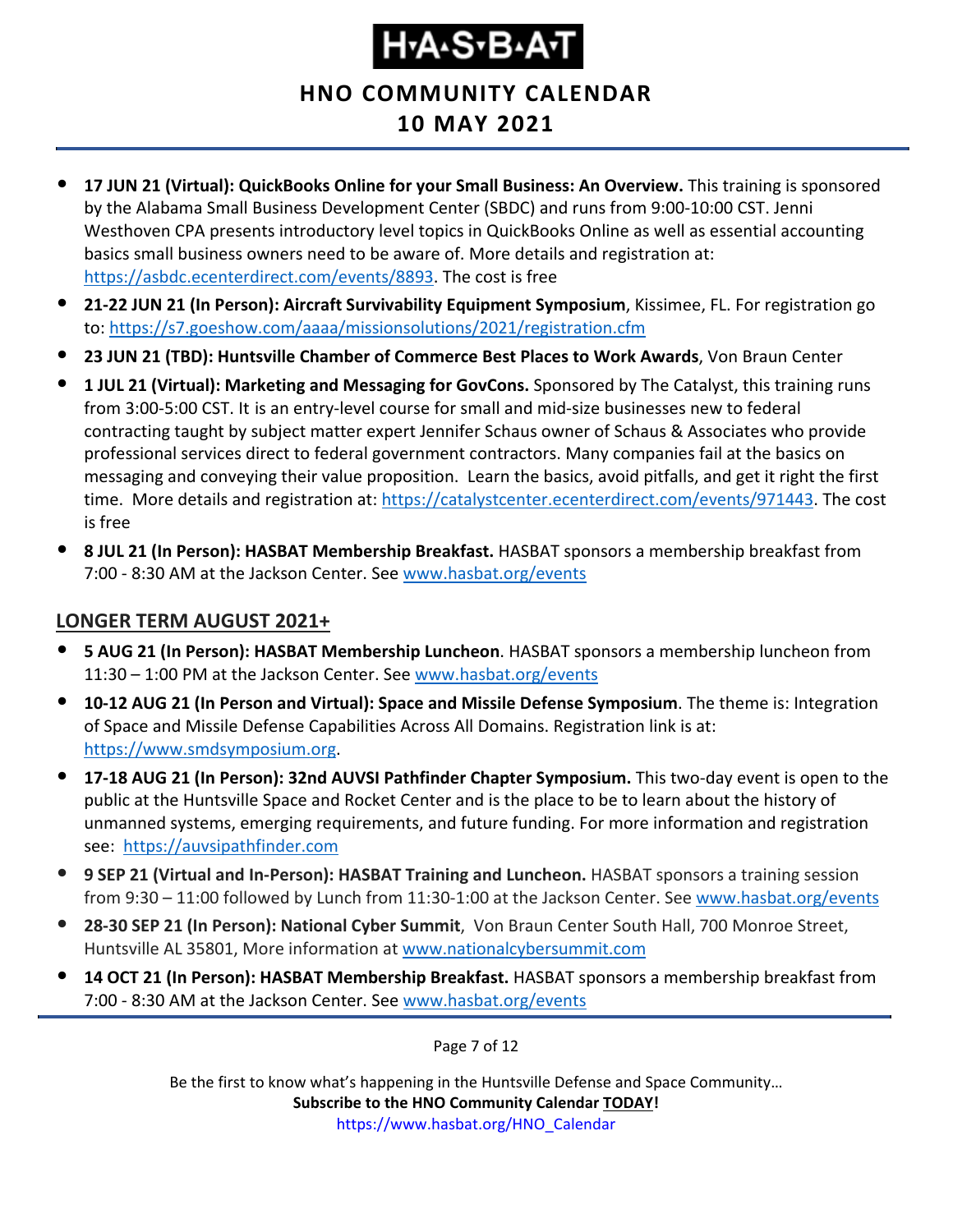# ҤѦӠѵЪѦ

**HNO COMMUNITY CALENDAR**

### **10 MAY 2021**

- **4 NOV 21 (In Person): HASBAT Membership Luncheon**. HASBAT sponsors a membership luncheon from 11:30 – 1:00 PM at the Jackson Center. See [www.hasbat.org/events](http://www.hasbat.org/events)
- **15-17 NOV 21 (In Person): 2021 Joseph P. Cribbins Training, Equipping and Sustainment Symposium** "Synchronizing Across the Army Aviation Enterprise" at the Von Braun Center. It is sponsored by the Army Aviation Association of America. For more information and registration go to: <https://s15.a2zinc.net/clients/aaaa/TASS2020/Public/Enter.aspx>

### <span id="page-7-0"></span>**UPCOMING JOB FAIRS**

- Huntsville Chamber of Commerce Job Fair Link: [https://hsvchamber.org/departments/workforce](https://hsvchamber.org/departments/workforce-education/career-fairs/)[education/career-fairs/](https://hsvchamber.org/departments/workforce-education/career-fairs/)
- Huntsville Job Fairs Google Link: [https://www.google.com/search?source=hp&ei=tIkWXYqcBLGOggf1qamIBw&q=huntsville+job+fairs&oq=](https://www.google.com/search?source=hp&ei=tIkWXYqcBLGOggf1qamIBw&q=huntsville+job+fairs&oq=huntsville+job+fairs&gs_l=psy-ab.3..0j0i22i30l2.1976.6389..6885...1.0..0.106.1483.20j1......0....1..gws-wiz.....8..35i39j0i131j0i20i263.QNPeuRdHMI0&ibp=htl;jobs&sa=X&ved=2ahUKEwjd5q25ko3jAhXmUt8KHWsmB5MQiYsCKAF6BAgFEBA#fpstate=tldetail&htidocid=pbp-9beJRfv9iMRDAAAAAA%3D%3D&htivrt=jobs) [huntsville+job+fairs&gs\\_l=psy-ab.3..0j0i22i30l2.1976.6389..6885...1.0..0.106.1483.20j1......0....1..gws](https://www.google.com/search?source=hp&ei=tIkWXYqcBLGOggf1qamIBw&q=huntsville+job+fairs&oq=huntsville+job+fairs&gs_l=psy-ab.3..0j0i22i30l2.1976.6389..6885...1.0..0.106.1483.20j1......0....1..gws-wiz.....8..35i39j0i131j0i20i263.QNPeuRdHMI0&ibp=htl;jobs&sa=X&ved=2ahUKEwjd5q25ko3jAhXmUt8KHWsmB5MQiYsCKAF6BAgFEBA#fpstate=tldetail&htidocid=pbp-9beJRfv9iMRDAAAAAA%3D%3D&htivrt=jobs)[wiz.....8..35i39j0i131j0i20i263.QNPeuRdHMI0&ibp=htl;jobs&sa=X&ved=2ahUKEwjd5q25ko3jAhXmUt8KH](https://www.google.com/search?source=hp&ei=tIkWXYqcBLGOggf1qamIBw&q=huntsville+job+fairs&oq=huntsville+job+fairs&gs_l=psy-ab.3..0j0i22i30l2.1976.6389..6885...1.0..0.106.1483.20j1......0....1..gws-wiz.....8..35i39j0i131j0i20i263.QNPeuRdHMI0&ibp=htl;jobs&sa=X&ved=2ahUKEwjd5q25ko3jAhXmUt8KHWsmB5MQiYsCKAF6BAgFEBA#fpstate=tldetail&htidocid=pbp-9beJRfv9iMRDAAAAAA%3D%3D&htivrt=jobs) [WsmB5MQiYsCKAF6BAgFEBA#fpstate=tldetail&htidocid=pbp-9beJRfv9iMRDAAAAAA%3D%3D&htivrt=jobs](https://www.google.com/search?source=hp&ei=tIkWXYqcBLGOggf1qamIBw&q=huntsville+job+fairs&oq=huntsville+job+fairs&gs_l=psy-ab.3..0j0i22i30l2.1976.6389..6885...1.0..0.106.1483.20j1......0....1..gws-wiz.....8..35i39j0i131j0i20i263.QNPeuRdHMI0&ibp=htl;jobs&sa=X&ved=2ahUKEwjd5q25ko3jAhXmUt8KHWsmB5MQiYsCKAF6BAgFEBA#fpstate=tldetail&htidocid=pbp-9beJRfv9iMRDAAAAAA%3D%3D&htivrt=jobs)

Page 8 of 12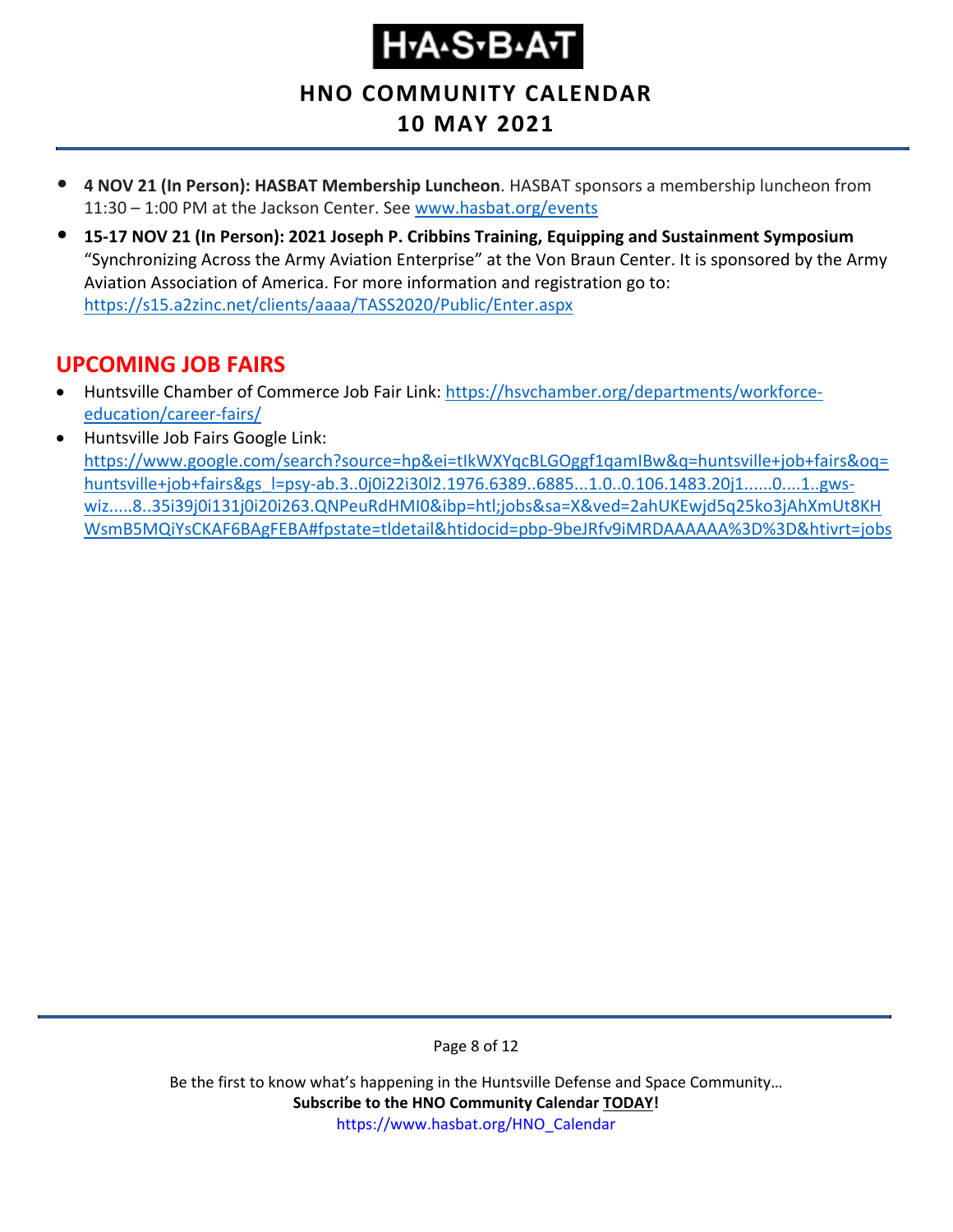**HNO COMMUNITY CALENDAR**

#### **10 MAY 2021**

#### <span id="page-8-0"></span>**HUNTSVILLE / MADISON SCHOOL DATES FOR 2020 – 2021**



As of 6/4/2020

#### Page 9 of 12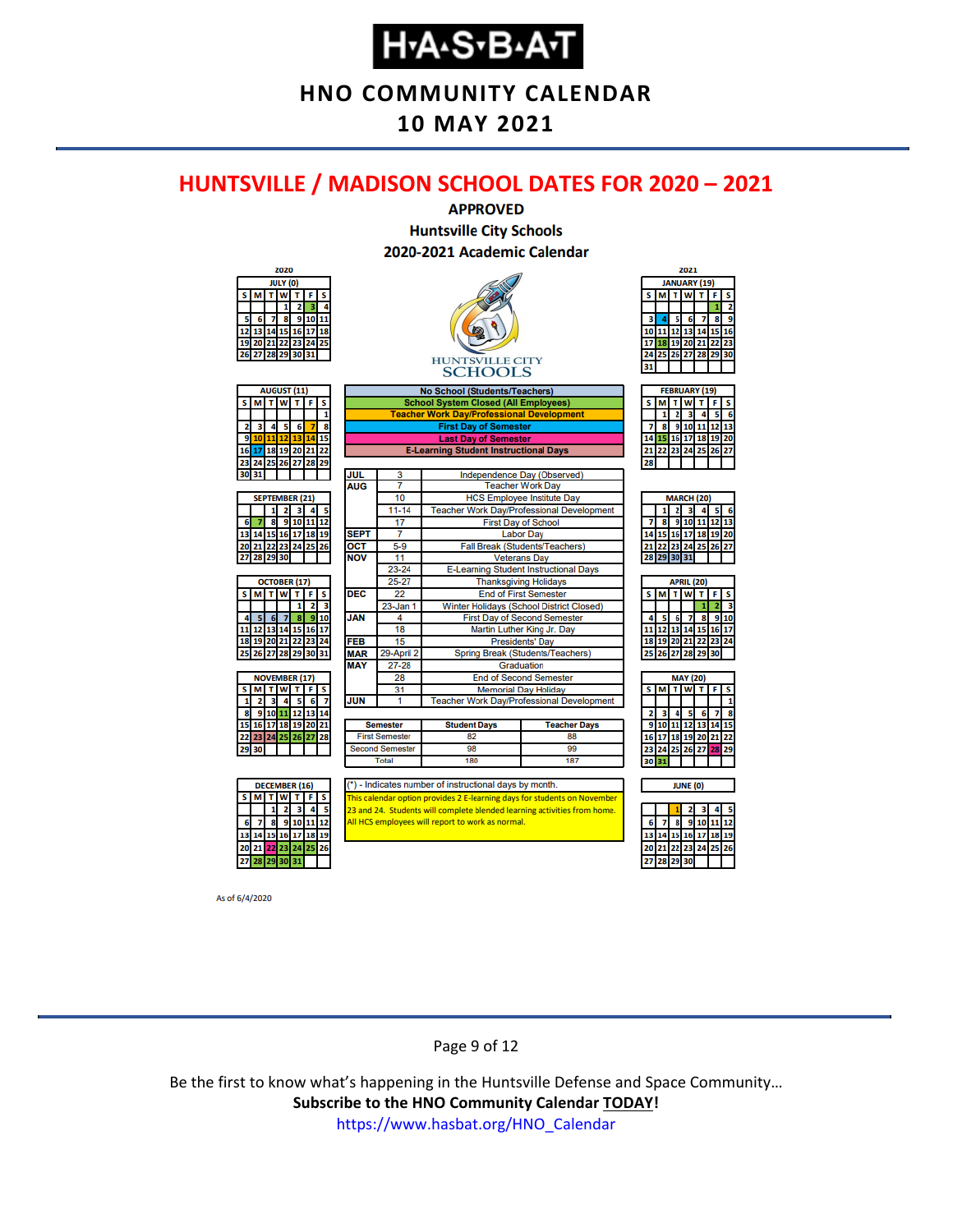**HNO COMMUNITY CALENDAR**

#### **10 MAY 2021**

#### **MADISON CITY SCHOOLS CALENDAR**

2020-2021 211 Celtic Drive Madison, AL 35758

FAX: 256-464-8291



Page 10 of 12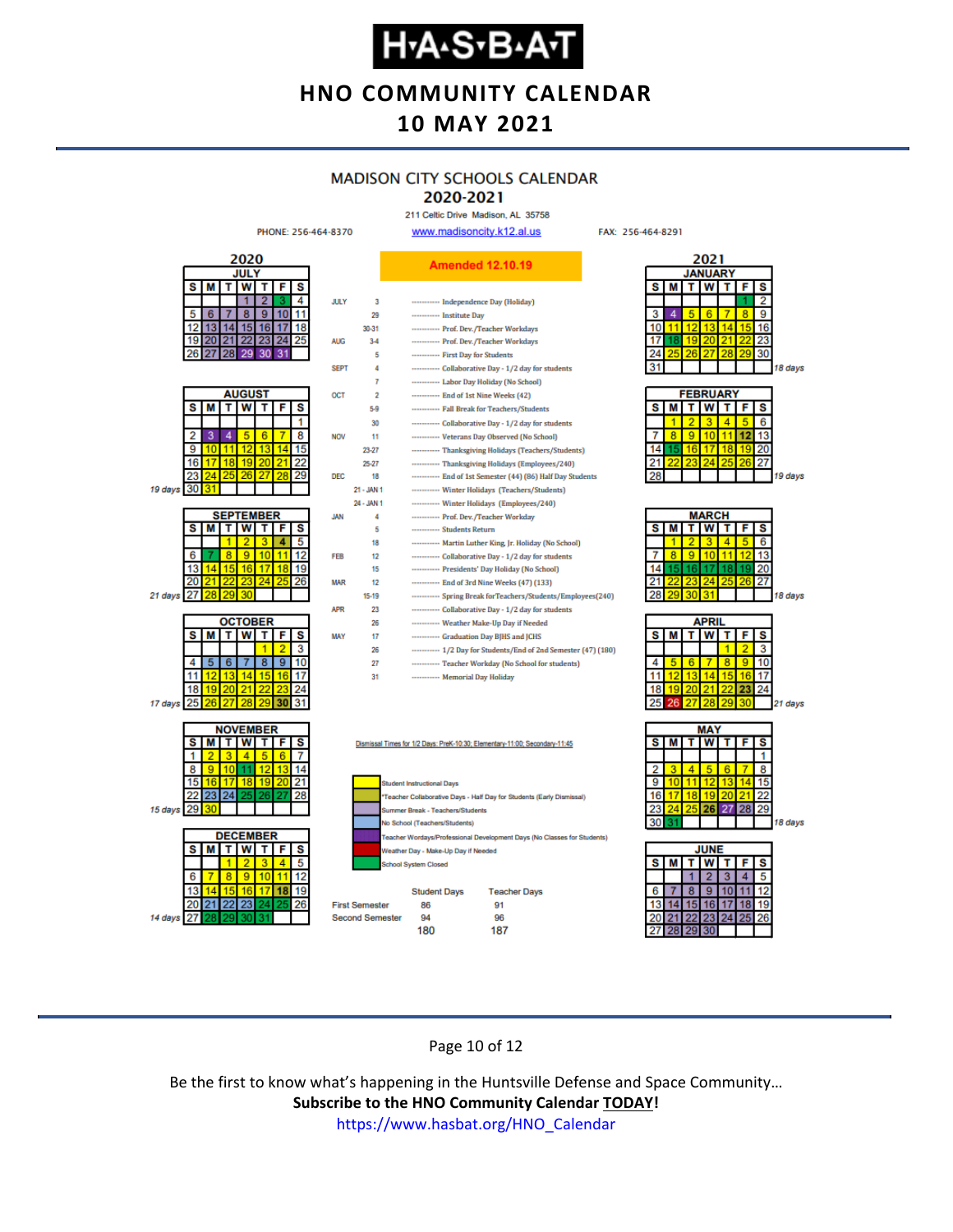# **Н-А-S-В-А-Т**

**HNO COMMUNITY CALENDAR**

#### **10 MAY 2021**

#### **MADISON COUNTY SCHOOLS CALENDAR**

#### 2020-2021

**FIRST SEMESTER - 88 DAYS** 

www.mcssk12.org

Phone: 256-852-2557

| 2020                  |    |    |                   |    |    |    |  |  |
|-----------------------|----|----|-------------------|----|----|----|--|--|
| <b>JULY</b>           |    |    |                   |    |    |    |  |  |
| F<br>S<br>W<br>s<br>М |    |    |                   |    |    |    |  |  |
|                       |    |    |                   | 2  |    |    |  |  |
| 5                     | 6  |    | 8                 | ۰  | Ю  |    |  |  |
| 12                    | 13 | 14 | 15                | 16 |    | 18 |  |  |
| 19                    |    |    | 20 21 22 23       |    | 24 | 25 |  |  |
|                       |    |    | 26 27 28 29 30 31 |    |    |    |  |  |

|    | <b>AUGUST</b> |    |       |    |    |    |  |  |  |
|----|---------------|----|-------|----|----|----|--|--|--|
| S  | м             |    | W     |    | F  | S  |  |  |  |
|    |               |    |       |    |    |    |  |  |  |
| 2  | 3             |    | 5     | 6  |    | я  |  |  |  |
| 9  | 10            |    | 12    | 13 |    | 15 |  |  |  |
| 16 |               | 18 | 19    | 20 | 21 | 22 |  |  |  |
| 23 | 24            |    | 25 26 | 27 | 28 | 29 |  |  |  |
| 30 | 31            |    |       |    |    |    |  |  |  |

| <b>SEPTEMBER</b> |                            |    |             |   |    |    |  |  |
|------------------|----------------------------|----|-------------|---|----|----|--|--|
| s                | W<br>F<br>S<br>т<br>т<br>М |    |             |   |    |    |  |  |
|                  |                            |    | 2           | з |    |    |  |  |
| 6                |                            | ۹  | ٥           |   |    | 12 |  |  |
| 13               |                            | 15 | 16          |   | ۱g | 19 |  |  |
| 20               |                            |    | 21 22 23 24 |   | 25 | 26 |  |  |
| 27               | 28                         | 29 | 30          |   |    |    |  |  |

| <b>OCTOBER</b> |                 |                 |             |    |       |                         |  |  |
|----------------|-----------------|-----------------|-------------|----|-------|-------------------------|--|--|
| s              | м               |                 | W           |    | F     | $\overline{\mathbf{s}}$ |  |  |
|                |                 |                 |             |    |       | з                       |  |  |
|                | 5               | 6               |             | ۰  | 9     | 10                      |  |  |
|                | 12 <sub>1</sub> | 13 <sup>1</sup> | 14          | 15 | 16    | 17                      |  |  |
| 18             |                 |                 | 19 20 21 22 |    | 23    | 24                      |  |  |
| 25             | 26              |                 | 27 28 29    |    | 30 31 |                         |  |  |





| AUG 5-7       |                |                | Staff Development / Workday                  |            |  |  |  |  |  |  |
|---------------|----------------|----------------|----------------------------------------------|------------|--|--|--|--|--|--|
|               |                | $10 - 18$      | Staff Development / Workday                  |            |  |  |  |  |  |  |
|               | 19             |                | <b>First Day of School</b>                   |            |  |  |  |  |  |  |
| <b>SEP</b>    | $\overline{7}$ |                | <b>Labor Day</b>                             |            |  |  |  |  |  |  |
| OCT 5-9       |                |                | Fall Break (Students/Teachers)               |            |  |  |  |  |  |  |
|               |                | $8 - 9$        | Fall Break (employees)                       |            |  |  |  |  |  |  |
| <b>NOV 11</b> |                |                | <b>Veteran's Day</b>                         |            |  |  |  |  |  |  |
|               |                | 24 - 27        | Thanksgiving Break (Students/Teachers)       |            |  |  |  |  |  |  |
|               |                | $25 - 27$      | Thanksgiving Break (employees)               |            |  |  |  |  |  |  |
|               |                | DEC 22 -Jan 1  | <b>Winter Break</b>                          |            |  |  |  |  |  |  |
|               |                |                |                                              |            |  |  |  |  |  |  |
|               |                |                | <b>SECOND SEMESTER - 88 DAYS</b>             |            |  |  |  |  |  |  |
| JAN           | 18             |                | Martin Luther King Jr Day                    |            |  |  |  |  |  |  |
|               | 19             |                | <b>Second Semester Begins</b>                |            |  |  |  |  |  |  |
| <b>FEB</b> 15 |                |                | <b>President's Day</b>                       |            |  |  |  |  |  |  |
|               |                | MAR 29 - APR 2 | Spring Break (Students/Teachers)             |            |  |  |  |  |  |  |
| APR 1 -2      |                |                | Spring Break (Employees)                     |            |  |  |  |  |  |  |
| MAY 25 -26    |                |                | <b>GRADUATIONS</b>                           |            |  |  |  |  |  |  |
|               | 28             |                | <b>Last Day of School</b>                    |            |  |  |  |  |  |  |
|               | 31             |                | <b>Memorial Day</b>                          |            |  |  |  |  |  |  |
| <b>JUN</b>    | 1              |                | <b>Teacher Workdays</b>                      |            |  |  |  |  |  |  |
|               |                |                |                                              |            |  |  |  |  |  |  |
|               |                |                | <b>Progress Report and Report Card Dates</b> |            |  |  |  |  |  |  |
|               |                | Grading        | Progress                                     | Report     |  |  |  |  |  |  |
|               |                | Period         | Report                                       | Card       |  |  |  |  |  |  |
|               |                | 1              | 9/17/2020                                    | 10/29/2020 |  |  |  |  |  |  |
|               |                | 2              | 12/1/2020                                    | 1/21/2021  |  |  |  |  |  |  |
|               |                | 3              | 2/18/2021                                    | 3/25/2021  |  |  |  |  |  |  |
|               |                | 4              | 4/29/2021                                    | 6/3/2021   |  |  |  |  |  |  |
|               |                |                | 4/10 Work Weeks<br>No School                 |            |  |  |  |  |  |  |



Half Day **BOARD APPROVED** June 25, 2020



| <b>FEBRUARY</b> |   |   |                             |  |              |    |  |  |
|-----------------|---|---|-----------------------------|--|--------------|----|--|--|
| s               | М |   | $T$ $W$ $T$                 |  | $\mathbf{F}$ | s  |  |  |
|                 |   | 2 | з                           |  |              | 6  |  |  |
|                 | R |   | 910111                      |  | 12           | 13 |  |  |
| 14              |   |   | 15   16   17   18   19   20 |  |              |    |  |  |
|                 |   |   | 22 23 24 25 26 27           |  |              |    |  |  |
|                 |   |   |                             |  |              |    |  |  |

| <b>MARCH</b> |             |    |    |    |    |    |  |  |
|--------------|-------------|----|----|----|----|----|--|--|
| s            | M           | Ť. | W  | т  | F  | S  |  |  |
|              |             | 2  |    |    |    | R  |  |  |
|              | 8           | 9  | 10 |    | 12 | 13 |  |  |
| 14           | 15          | 16 | 17 | 18 | 19 | 20 |  |  |
| 21           |             | 23 | 24 | 25 | 26 | 27 |  |  |
|              | 28 29 30 31 |    |    |    |    |    |  |  |
|              |             |    |    |    |    |    |  |  |

| APRIL |          |             |   |    |    |    |  |  |
|-------|----------|-------------|---|----|----|----|--|--|
| s     | M        | т           | W | т  | F  | s  |  |  |
|       |          |             |   |    |    | 3  |  |  |
| 4     |          | 6           |   | 8  | 9  | 10 |  |  |
| 11    |          | 12 13 14    |   | 15 | 16 | 17 |  |  |
| 18    |          | 19 20 21 22 |   |    | 23 | 24 |  |  |
| 25    | 26 27 28 |             |   | 29 | 30 |    |  |  |
|       |          |             |   |    |    |    |  |  |





#### **QUESTIONS OR COMMENTS… EMAIL: [Calendar@HASBAT.org](mailto:calendar@hasbat.org)**

Page 11 of 12